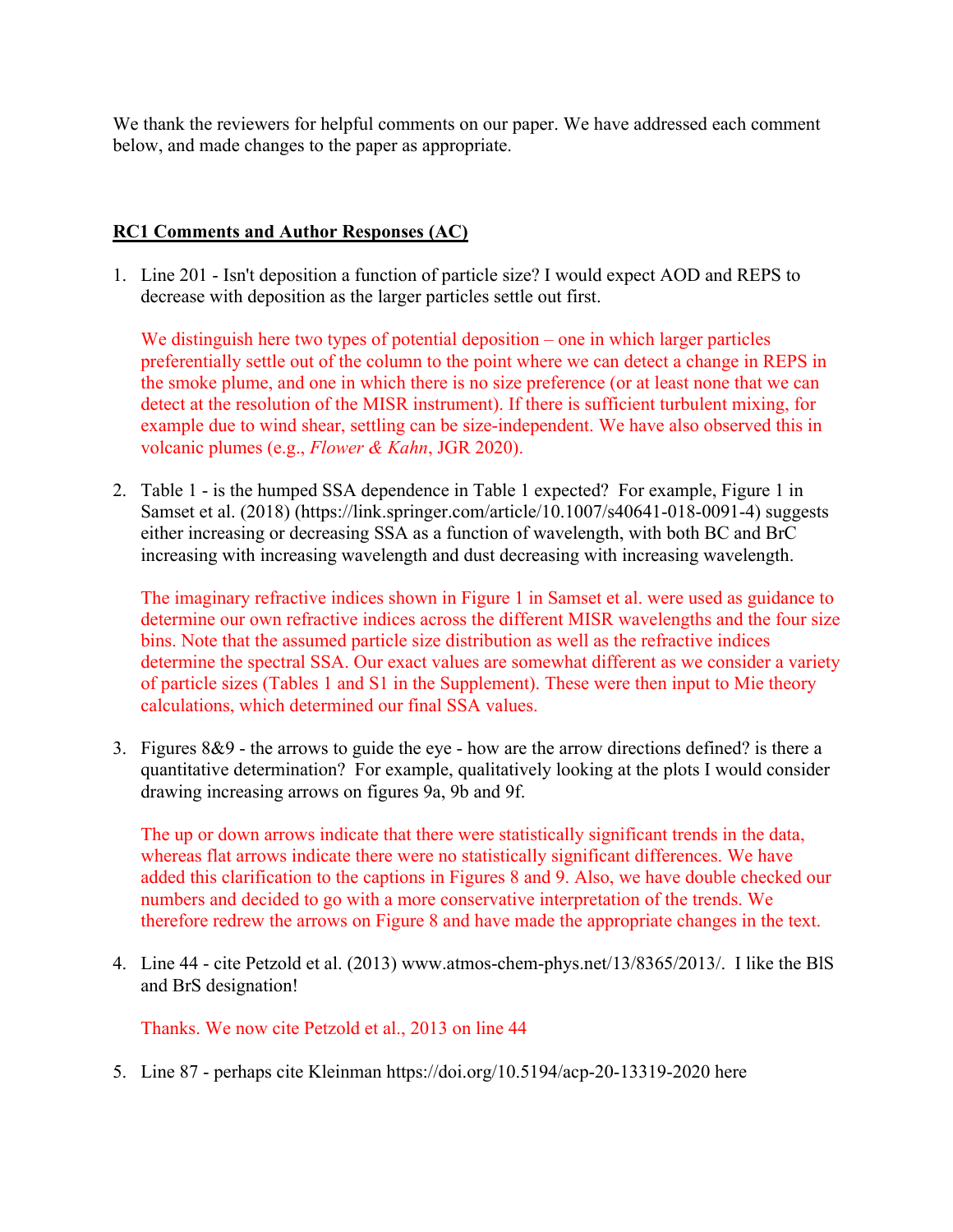We now cite Kleinman et al., 2020 on line 88

6. Line 105 - 'Models are uncertain...' Models don't have thoughts...could this perhaps be rephrased?

We have rephrased this as "Models also feature substantial uncertainty..."

7. Line 118 - 'Research Aerosol (RA) retrieval algorithm' I personally would have used  $RA^2$ : 'Research Aerosol retrieval algorithm  $(RA<sup>2</sup>)'$ . Because later, e.g., line 127 if reading aloud -'the RA successfully mapped' reads as 'the Research Aerosol successfully mapped' would sound better as 'the RA<sup>2</sup> successfully mapped' i.e., 'the Research Aerosol retrieval algorithm successfully mapped', but no worries if RA is already accepted nomenclature

I like this idea, but 'RA' has been the nomenclature for many years now across dozens of papers. This came about because the MISR operational algorithm is called the Standard Algorithm and is "SA" is many papers.

8. Table 2 caption - AGL is only mentioned in the footnotes, so move AGL definition to the footnotes too?

We have done this.

9. Line 289 MERRA is used several times before being defined (e.g., on 137, 282, 287).

We now define MERRA-2 the first time it appears (line 137).

10. Figure 1 - Perhaps indicated the territories since they are referenced in the first paragraph of the results section?

To make the regions clear, we would also have to draw the geographical boundaries, and we think this might detract from the plotted distribution of fire locations and associated surface types. This might be a more important consideration in the current paper than the boundaries, especially as the locations of British Columbia, Alaska, and the Northwest Territories are generally known, and are mentioned only to say we tend to have high concentrations of fires there.

11. Line 348-349 - Table 3 defines the land cover types so don't need to repeat definitions here.

Agreed. This has been changed.

12. Line 363 - spell out woody to be consistent with spelling out other biomes in previous sentence.

Done.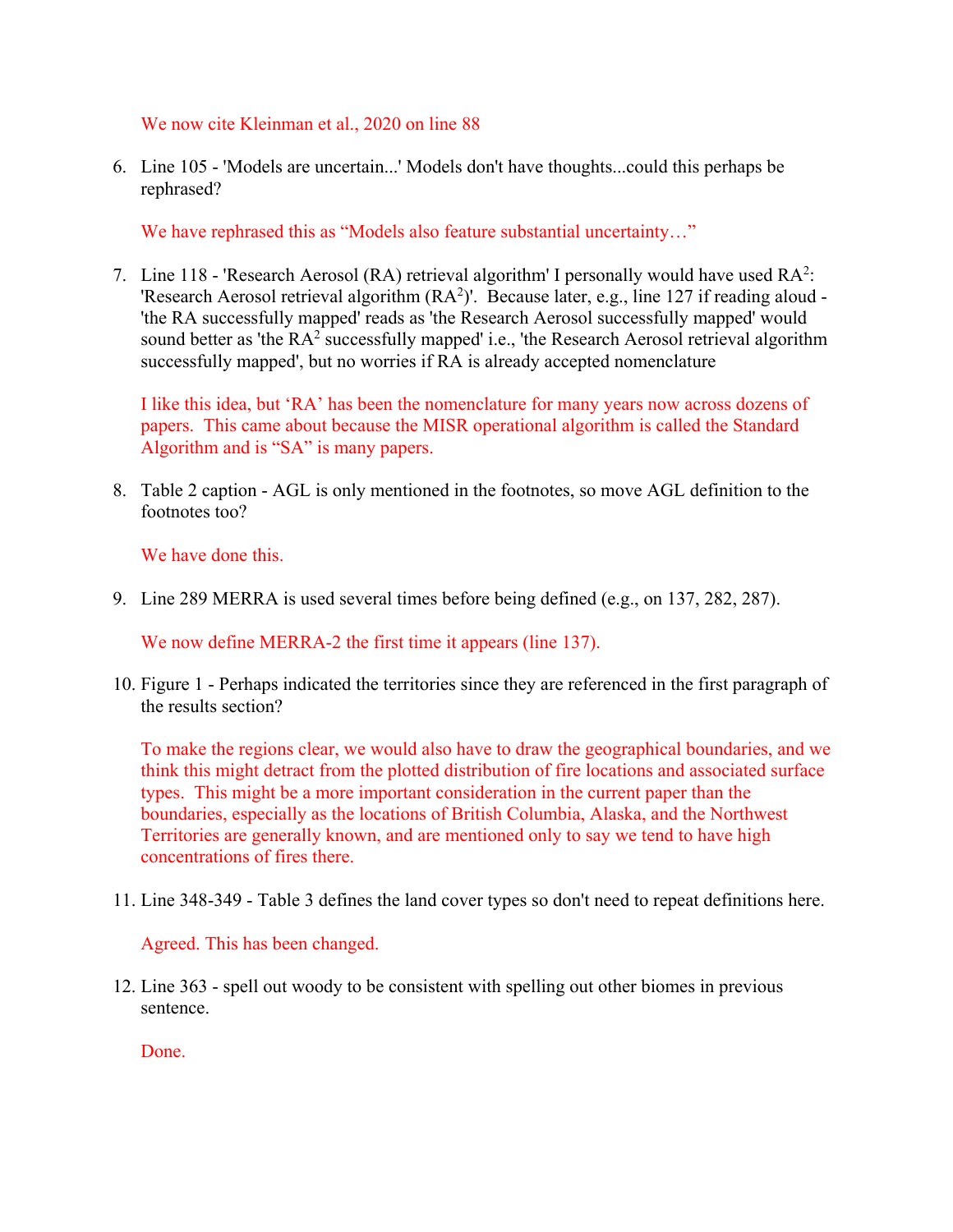13. Figure 2 and related discussion - Plumes in FT are the same as plumes above PBL described in Table 2 so perhaps it makes sense to change Table 2 to call them plumes in FT instead of 'above PBL'. The footnote to Table 2 could stay the same.

We phrased this using "Above PBL" in Table 2 because the table also shows PBL-Top stability and median PBL height, and being consistent within a single table seems best. We have added clarification in the text so that the reader knows "plumes in the FT" are the same as "plumes above the PBL" (Section 2.4, first paragraph)

14. Figure 2 - Some numbers in Table 2 don't quite match up with Figure 2 - for example Table 2 suggests 33.8% plumes in FT in 2016, while sum for those plumes is 32% in Figure 2. Difference due to rounding?

Yes, this is due to differences in rounding, for the sake of simpler visualization in the figure. We have clarified this in the caption for Figure 2.

15. Line 410 - the only typo I found! there is an extra 'a' at the end of this line

Thank you. This has been fixed.

16. Line 471-473 - This sentence could be clarified - possibly also split into two sentences.

The sentence previously read as: "The MISR REPS aggregates the contributions of these size components, and so the retrieved ANG, which might be more representative of the actual particle size differences (i.e., relative, not absolute), might not strictly identify one of these specific sizes."

We have inserted one sentence immediately before this and one sentence immediately after, and modified the original, to help clarify:

To appropriately interpret the MISR-retrieved size constraint, we refer to the Retrieved Effective Particle Size (REPS), which indicates qualitative changes in the effective size of the retrieved mixture of particle types. The MISR REPS aggregates the contributions of these size components, and the retrieved ANG, which might be more representative of the actual particle size differences (i.e., relative, not absolute), avoids strictly identifying specific sizes. So, for example, an increase in REPS corresponds to a higher AOD fraction of larger components retrieved within in the plume.

17. Line 484 - '... some plumes containing as much as 40% non-spherical...' Perhaps quantify 'some' or change 'some' to 'a very few plumes contain...' as several places (line 480 and line 485) indicate very few plumes have much in the way of non-spherical particles but then 40% is a lot!

Right. We changed "some" to "a few"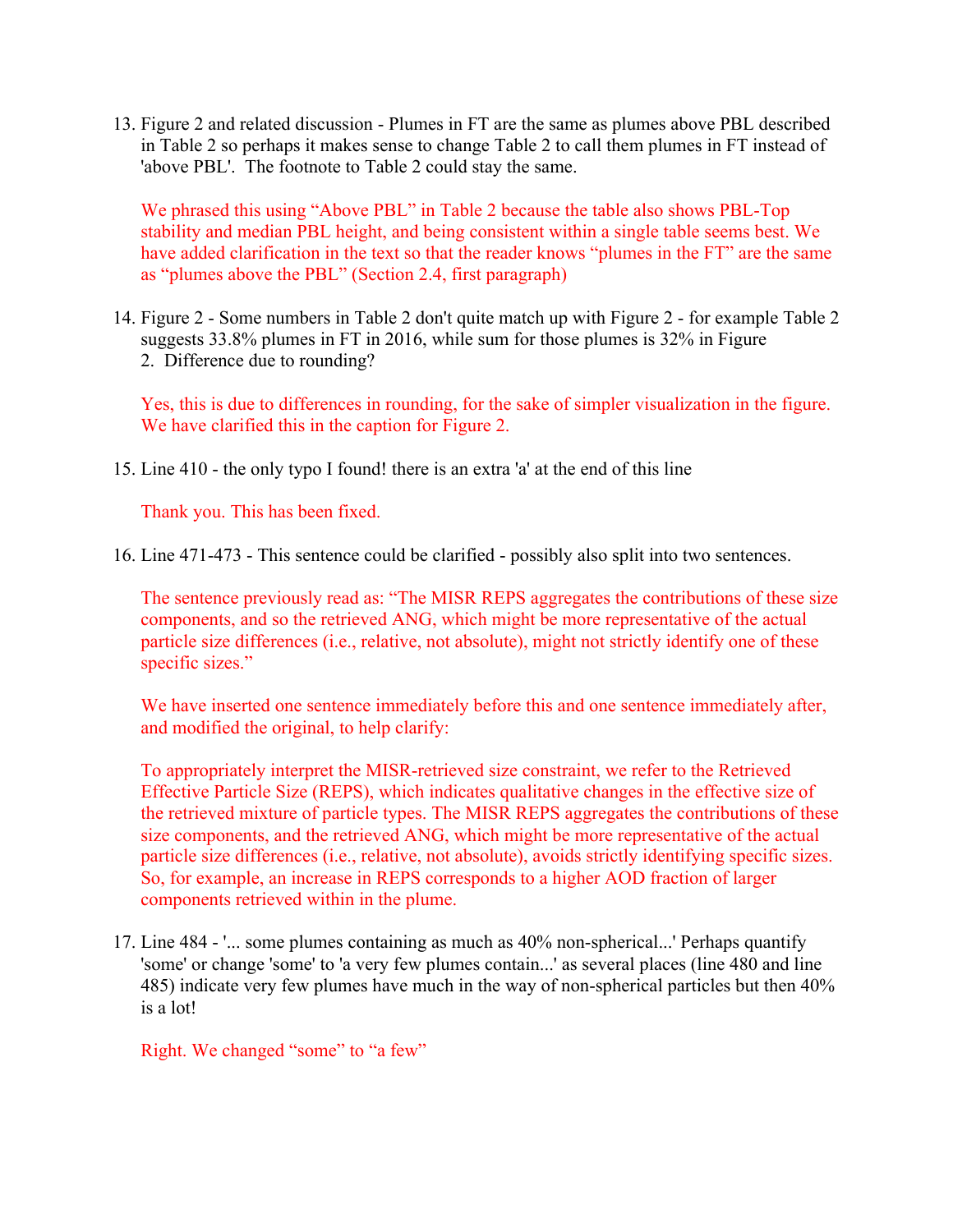18. Line 487 - I assume that the attribution of lower SAE to more non-spherical particles in F plumes is due to the fact that these non-spherical particles are large (re=1.21 um), rather than their non-sphericity?

That is correct. We have clarified this sentence.

19. Line 623 'there have been no other large scale regional studies' I guess this depends how large scale and regional studies are defined? For example, Kleinman et al (2020) https://doi.org/10.5194/acp-20-13319-2020 uses in-situ airborne observations to look at particle property changes due to aerosol aging in smoke plumes in the Pacific Northwest region.

The Kleinman paper certainly does a good job at parsing out the particle chemistry over time. However, the samples were for the most part taken only 2 to 3 hours downwind (whereas we were able to observe smoke up to 10 hours old), and the study included only 9 flights (whereas we observed 663 plumes). Our statement is aimed at emphasizing the contribution the satellite observations can make. For example, we also could study smoke over a wider geographic area. We have reworded the sentence to say that "…there have been no other studies of such scope relating particle properties to specific aging mechanisms and the timescales over which they occur, made possible by the extensive coverage provided by satellite remote sensing."

## **RC2 Comments and Author Responses (AC)**

1. I am unclear on how actually the plumes are selected from the totality of the MISR dataset. It isn't clearly articulated the criteria. Evidently 50% of the selected plumes are from the MISR plume height archive. Where are the other 50% from? Is the selection done manually? How? Line 230 states "Well-defined plumes…were favored for this analysis." What constitutes well-defined (AOD, something else)? Is it a requirement that it is a smoke plume versus something else? How are you certain you are selecting smoke cases? Are fire anomalies required? I think this needs to be in section 2.2, which rather than providing the information on case selection the title suggests seems more to be about the characteristics of the cases.

Fair enough. Before running MINX, plumes were manually identified from visible satellite imagery and infrared thermal anomalies. We use NASA's Worldview web app (an opensource website) to look at the MODIS Terra True Color imagery, plus and MODIS Terra hotspots and the Terra orbital track overlayed on top. This allows the user (whether it be the authors of this paper, or others who contribute to the MISR Plume Height Project) to search for smoke plumes within the MISR swath width. It can take practice to identify these plumes and their suitability for the study– usually they are associated with MODIS fire pixels near their source, they are darker than clouds, and appear distinct from the surface below. We do not select plumes where there is a lot of cloud cover obscuring the view of the smoke. We also do not select plumes that we can tell will have very low AOD, as MINX will not be able to retrieve these effectively (again, this takes some practice).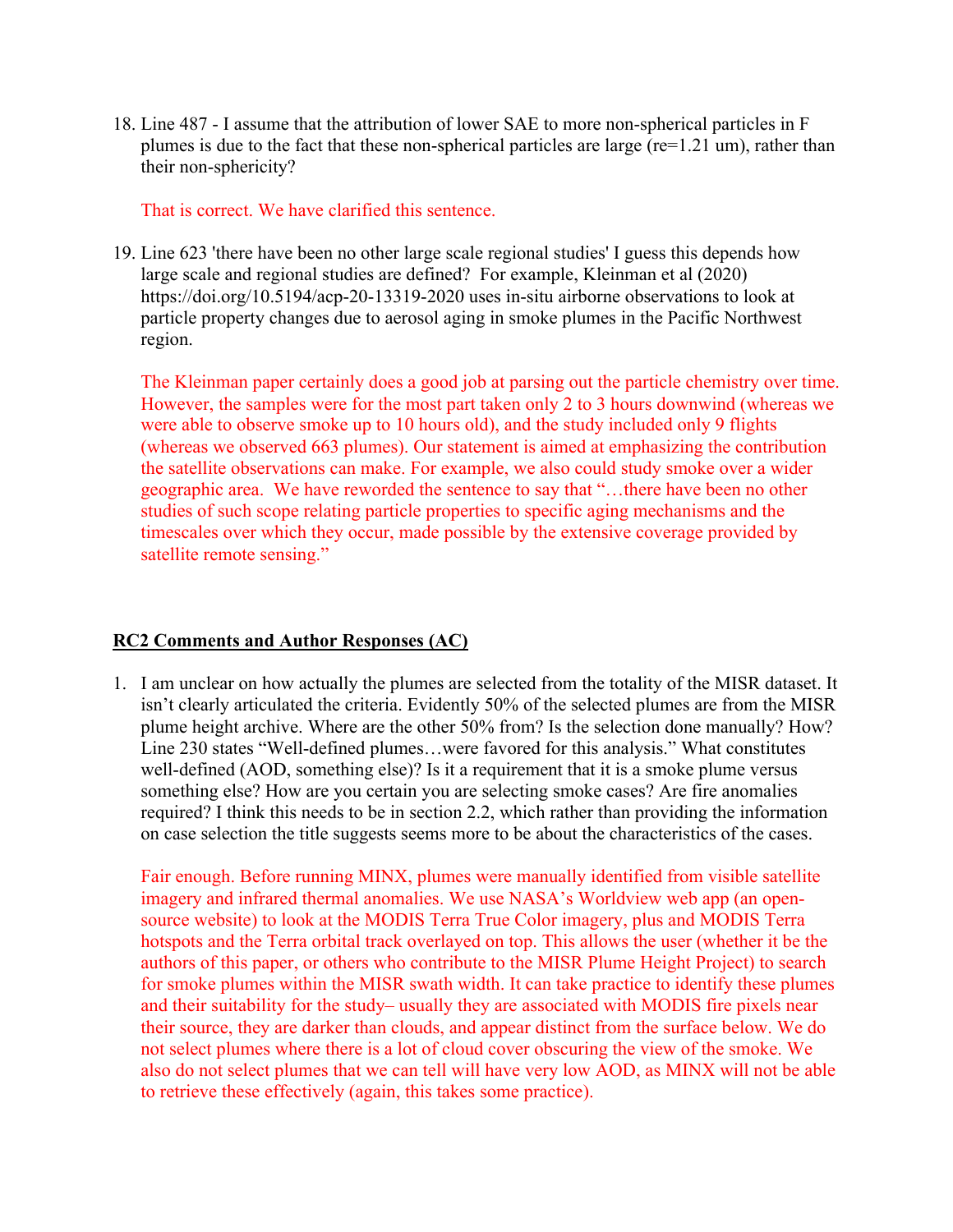The MISR plume height project contained all possible fires that could be digitized within the MISR swath width for 2017 and 2018 from June through August. Plumes from other years and plumes in May or September of 2017/2018 were identified using Worldview and digitized by the lead author.

We have clarified this in Sections 2.1 and 2.2 to explain how we use the NASA Worldview imagery and MODIS thermal anomalies to identify cases for this study.

2. The main concern I have is that I don't know how to judge the robustness of the retrieval results regarding particle composition presented. My understanding of an algorithm like MISR's RA is that a "best" mixture is determined from its closeness to the observed spectral and angular data. I'm not clear on the orthogonality of the individual components in Table 1, and neither am I clear on how a mixture of these components that minimizes the cost function compares to another mixture that almost minimizes the cost function. Is there degeneracy in the results that admits a different solution? Is it significantly different? Some further presentation of such an error analysis would be important here in order enhance the confidence in the results presented.

We cite the Kahn and Limbacher papers as well as Kahn et al., 2008 and Kahn and Gaitley 2015 to direct readers to discussion of error analysis. Briefly, MISR particle microphysical property information (size, SSA, fraction non-spherical) is qualitative. The algorithm climatology covers the range of properties of major aerosol types, globally, at a precision based on cluster analysis of theoretical sensitivity simulation studies and validated by field experiments to the extent possible. As the references discuss, sensitivity to particle microphysical properties is much more dependent on retrieval conditions (especially AOD) than the retrieved AOD itself, though smoke plumes are especially good targets due to high AOD in general. The retrieval algorithm identifies all mixtures in the climatology that meet sensitivity-based acceptance criteria, and the resulting range of values for each dimension (size, SSA, fraction non-spherical) provides an indication of the information content of that particular retrieval result. We introduce REPS and REPA to capture the qualitative nature of these results, and to emphasize trends in particle size and SSA that are more robust than absolute values.

3. I find the arrows in Figures 8 and 9 not very well justified and suggest they be omitted. If the point is there are clear trends then just plot the line fits with the appropriate statistics, otherwise I think the interpretation is a bit forced.

The arrows present easier visualization of the overall trends, and the scatter of points would make line fits less useful. We take into consideration where deviations from the overall pattern are not statistically significant when comparing adjacent drought categories (for example, comparing D0 directly to D1), whereas the overall trend is statistically significant when taking subsequent drought categories into account (such as comparing D0 to D2, D3 and D4). Also, we reviewed our data and decided on a more conservative interpretation of the trends. As also discussed in our response to Q3 from Reviewer 1, we have therefore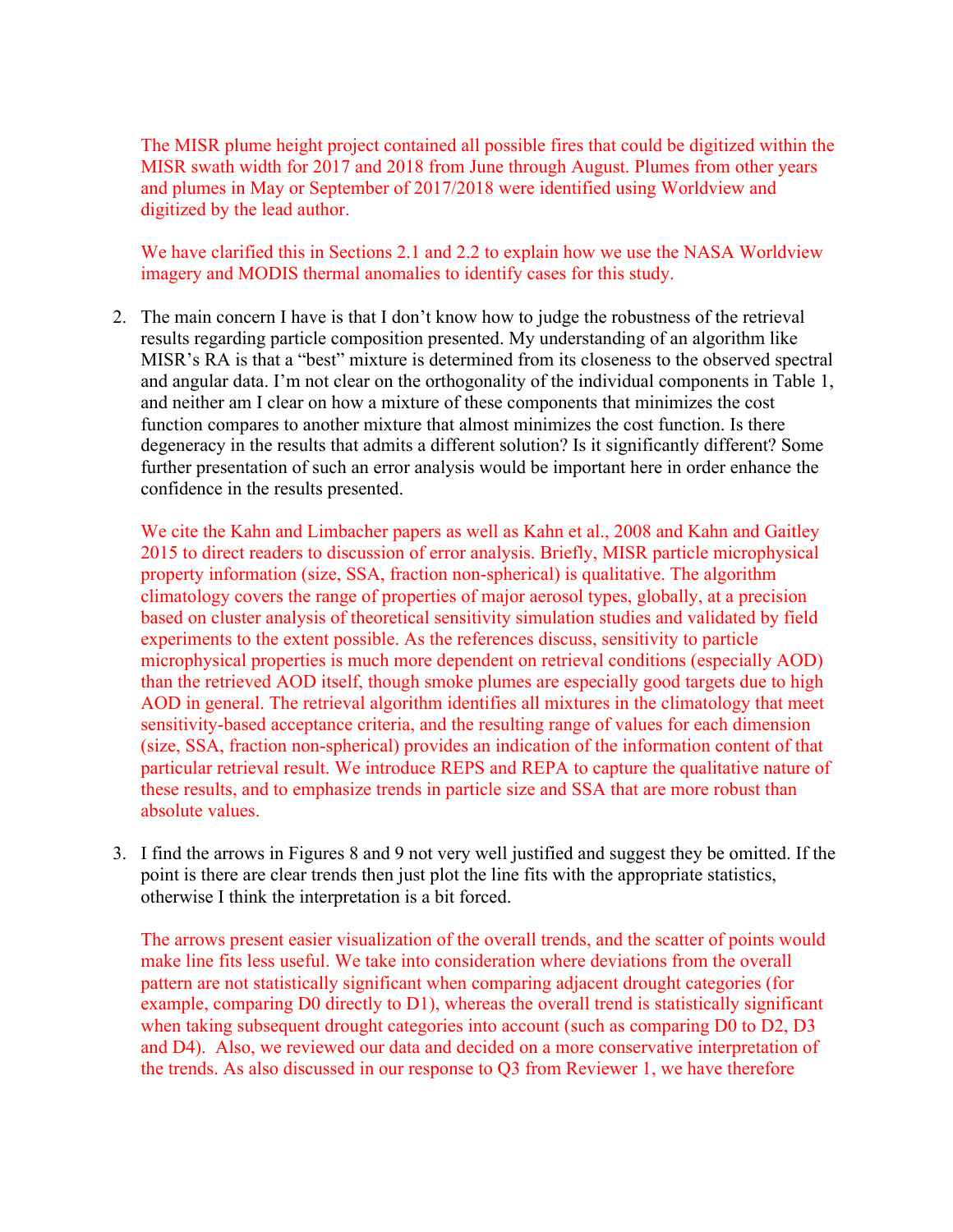redrawn the arrows and made the appropriate changes in the text. We also better clarify the justification for the arrows in both figure captions.

4. Line 54-55: I think a comment here on pyroCb would be useful to add, to acknowledge the growing interest in this type of fire.

Ok. We have added the following: "Under certain meteorological conditions, smoke plumes can even form PyroCumulonimbus, propelling smoke into the upper troposphere or lower stratosphere (e.g., Peterson et al., 2017); such events are relatively rare and are beyond the scope of the current study, but are possibly becoming more frequent."

 The reference is: Peterson, D. A., Hyer, E. J., Campbell, J. R., Solbrig, J. E. & Fromm, M. D., 2017. A conceptual model for development of intense pyrocumulonimbus in western North America. *Mon. Weather Rev. 145, 2235–2255*, doi:10.1175/MWR-D-16-0232.1.

5. Table 1: For the utility of modelers, please include in the supplement further information on the particle properties summarized here. For example, the mode radius and width and the refractive indices at the MISR channels.

Done. However, we note that although any retrieval algorithm can generate "numbers," the particle size and refractive index results are actually qualitative, given the limitations of the remote sensing technique. We have made a considerable effort to convey this to readers here and in previously published work, to reduce the likelihood of over-interpretation, e.g., by emphasizing REPS and REPA instead of specific sizes and light-absorption properties.

6. Line 91-96: This construct is unclear. Do you mean in the end that you consider new particle formation and condensation/hygroscopic growth as the distinct aging mechanisms?

That is correct. We have clarified this last sentence.

7. Line 103: "Most current transport and climate models…" I think it is more accurate to say that most current climate models do not at present incorporate brown carbon at all. The treatment of smoke as being a mixture of black carbon, organic (white) carbon, and sulfates leads to I think what you mean by "BlS" in this paper.

Yes, most models do not define a brown carbon component, and many treat all absorbing particles as "black carbon." This sentence allows us to use the new terminology rather than reverting to "brown carbon" and "black carbon."

8. Line 234: You mean the lower 48 here, as Alaska is part of your domain and is part of the US.

Correct, we have fixed this.

9. Line 293: 0.667 degrees is inconsistent with 0.625 degrees a few lines earlier. I believe the MERRA-2 fields are uniformly available on the 0.625 x 0.5 degree grid.